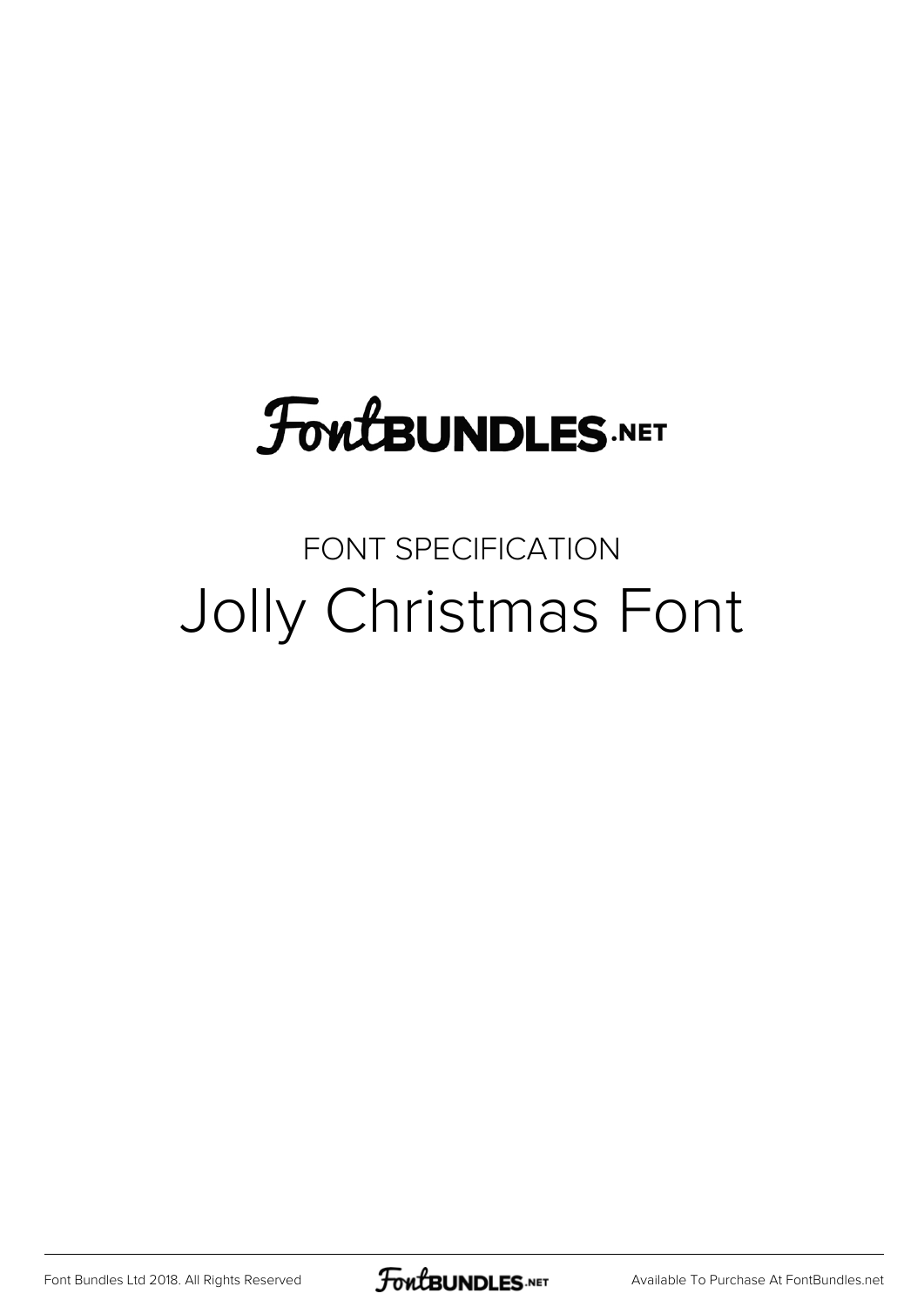## Jolly Christmas - Regular

**Uppercase Characters** 

## A B C D E F C H I J K L M N O P Q RSTUVWXVZ

Lowercase Characters

## **ABCDEFGHIJKLMNOPQ** RSTUVWXVZ

Numbers

## 0123456789

**Punctuation and Symbols** 

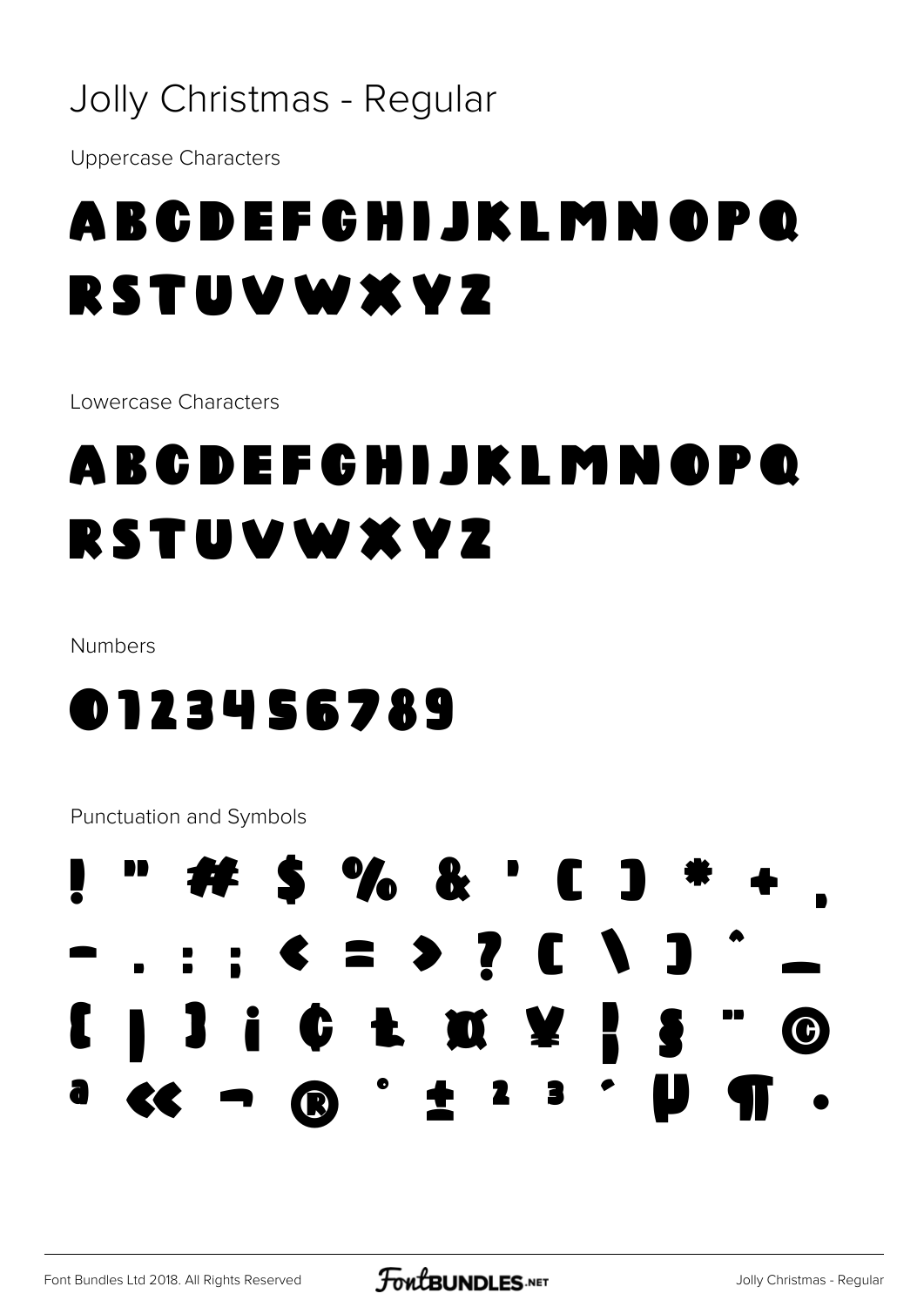### All Other Glyphs



¸ ¹ º » ¼ ½ ¾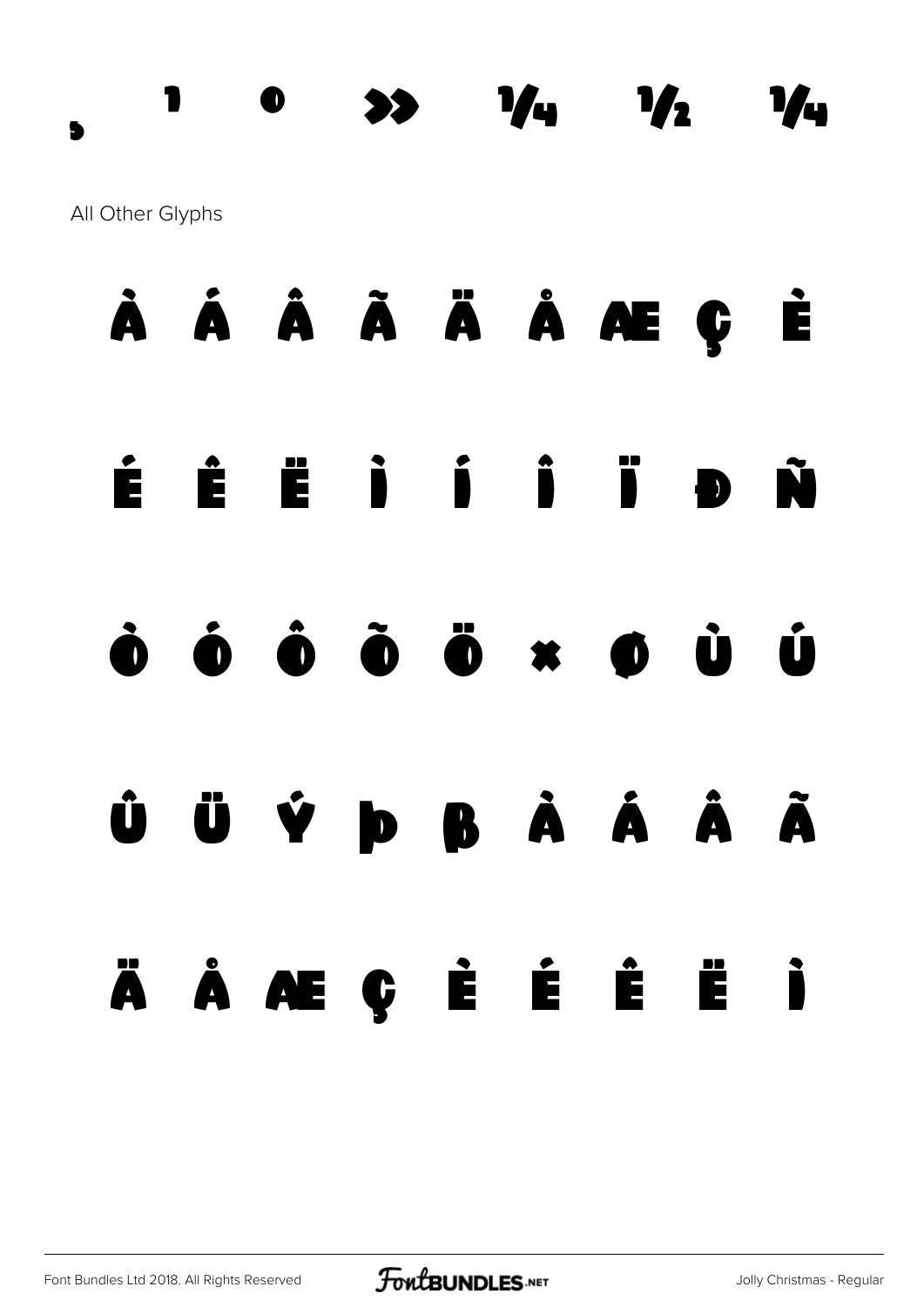# í î ï ð ñ ò ó ô õ ö ÷ ø ù ú û ü ý þ ÿ Ă ă Ą ą Ć ć Č č  $\dot{\mathbf{D}}$   $\mathbf{D}$   $\mathbf{D}$   $\mathbf{D}$   $\mathbf{E}$   $\mathbf{E}$   $\mathbf{E}$   $\mathbf{E}$   $\mathbf{I}$ Ĺ ĺ Ľ ľ Ł ł Ń ń Ň Ő Ő Œ Œ Ŕ Ŕ Ř Ř  $\dot{\bf S}$   $\dot{\bf S}$   $\bf S$   $\dot{\bf S}$   $\dot{\bf S}$   $\bf T$   $\dot{\bf T}$   $\dot{\bf T}$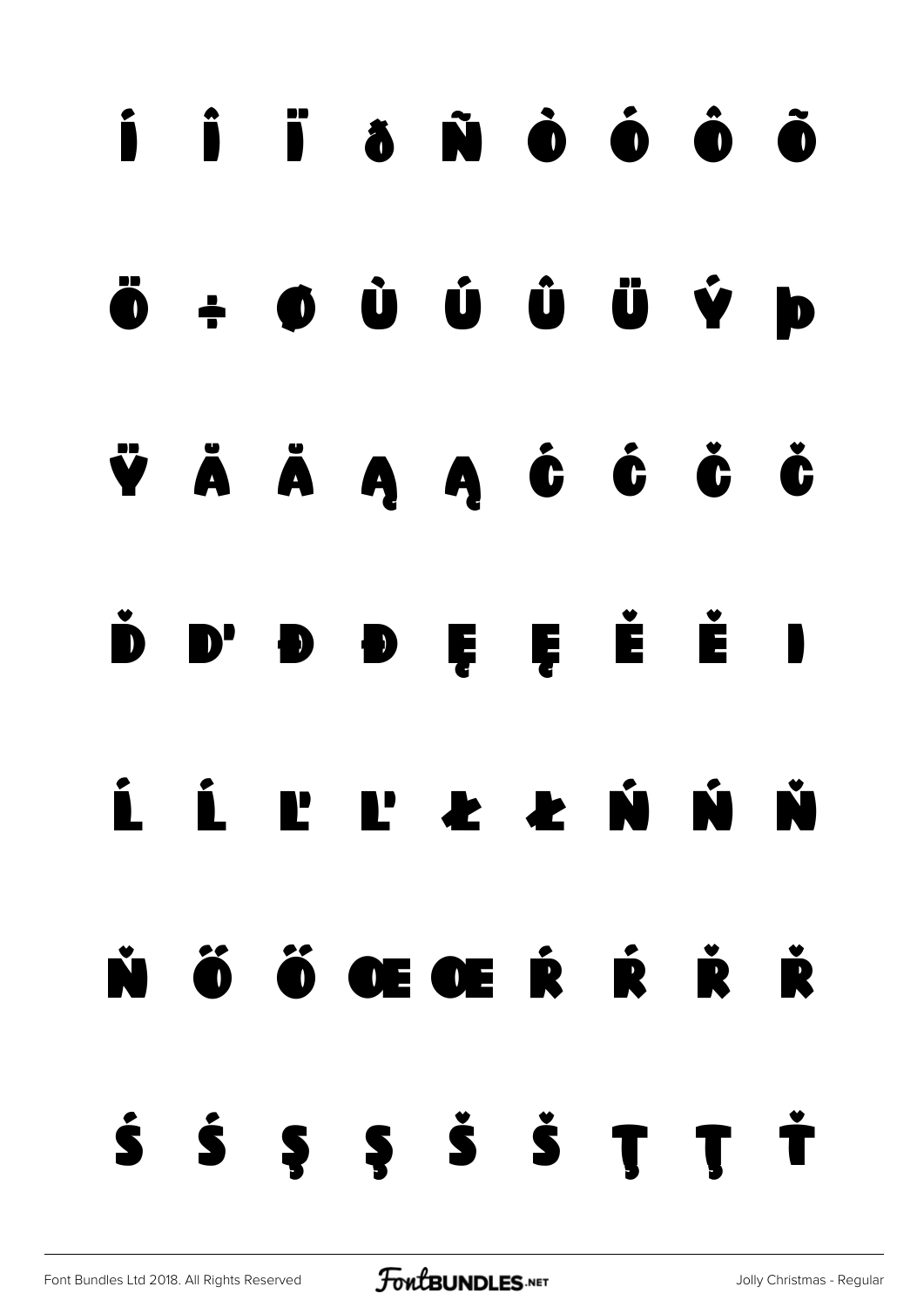## T'ŮŮÜÜŸŹŹŻ







#### $\epsilon$  TM - FI  $\mathbf{\Gamma}$ FL

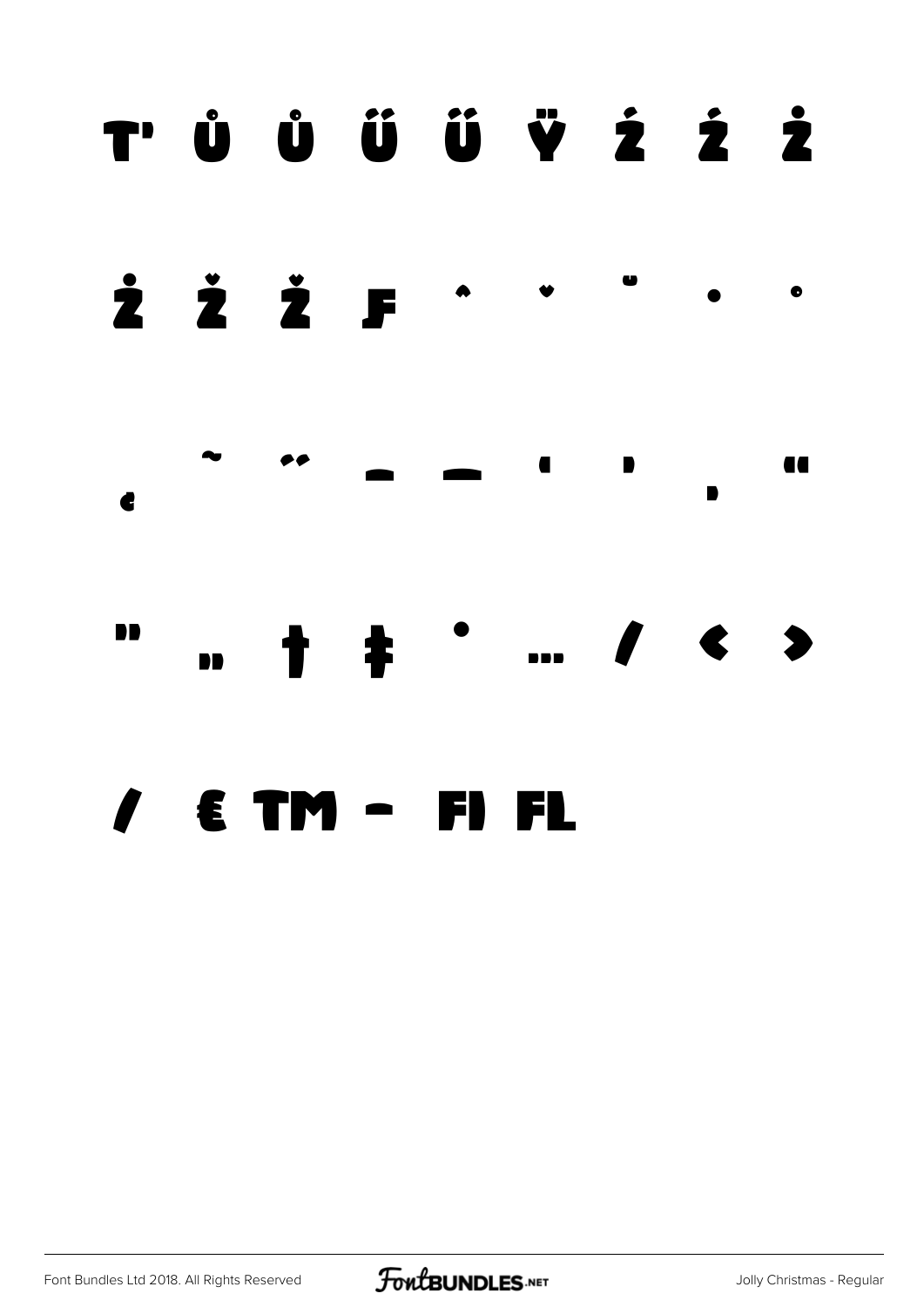## Jolly Christmas Snowy - Regular

**Uppercase Characters** 



Lowercase Characters

## ABCDEFCHIJKLMNOPQ RSTUWWXVZ

### **Numbers**



**Punctuation and Symbols** 

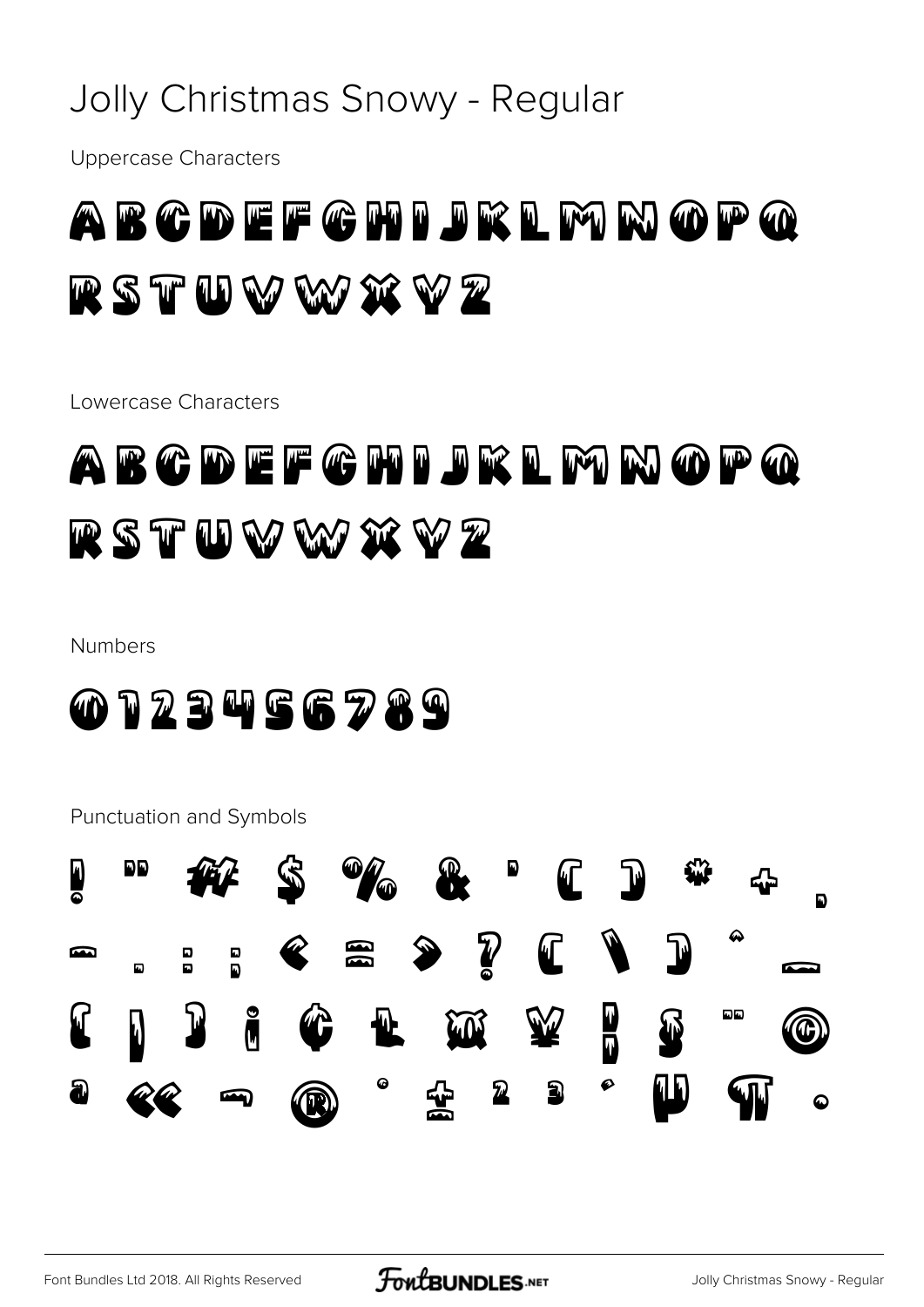# , D  $\circledcirc$   $\circledcirc$   $\circledcirc$   $\circledcirc$   $\circledcirc$   $\circledcirc$   $\circledcirc$   $\circledcirc$ All Other Glyphs À Á Â Ã Ä Å Æ Ç È







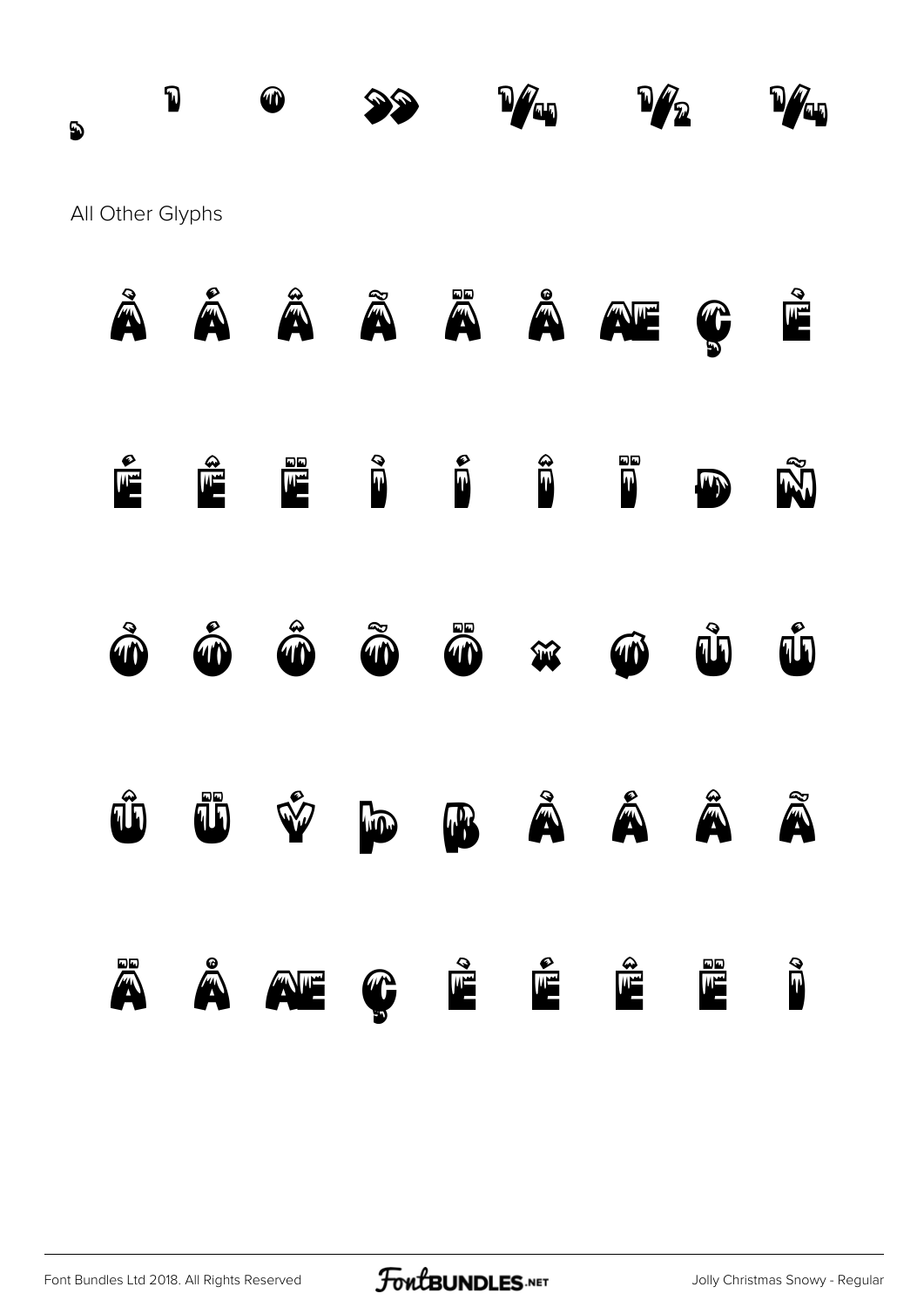

[Font Bundles Ltd 2018. All Rights Reserved](https://fontbundles.net/) **FoutBUNDLES.NET** [Jolly Christmas Snowy - Regular](https://fontbundles.net/)